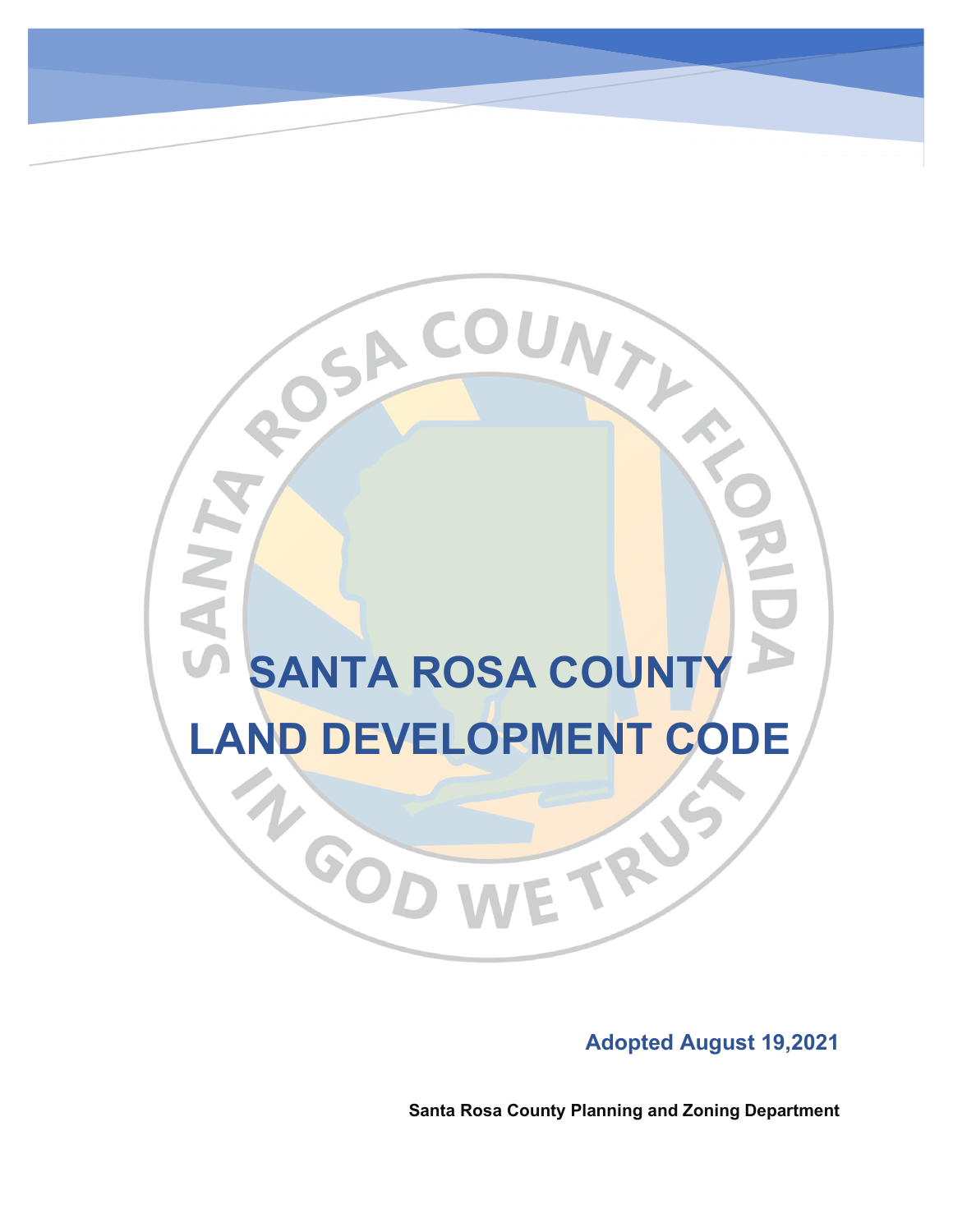### **Land Development Code Revisions**

| Ord. No. | <b>Date</b> | Ord. No. | <b>Date</b> |
|----------|-------------|----------|-------------|
| 2021-18  | 10/28/2021  |          |             |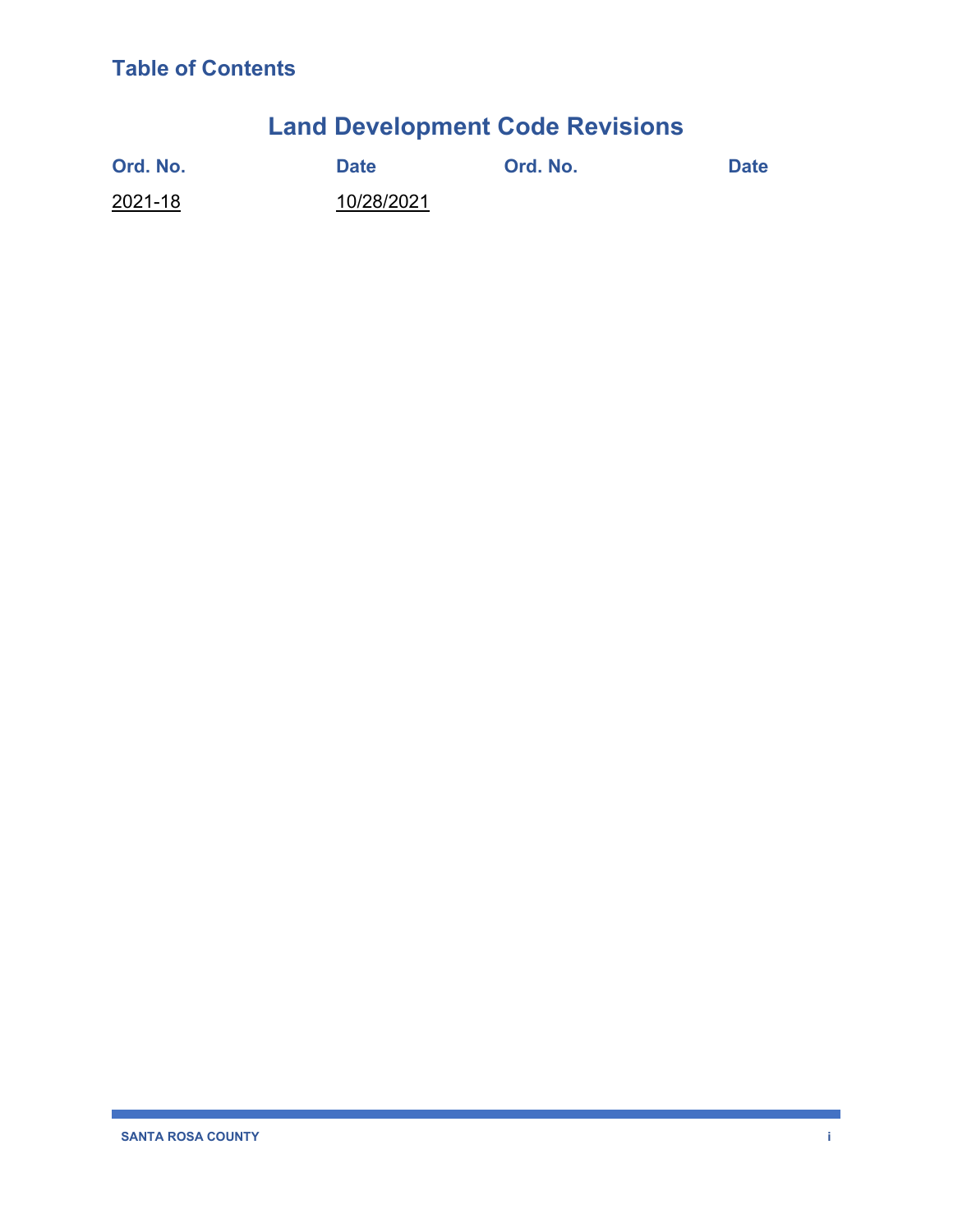|         | <b>Chapter 1. General Provisions</b>           | 1              |
|---------|------------------------------------------------|----------------|
| 1.01.00 | <b>GENERALLY</b>                               | 1              |
| 1.02.00 | <b>TITLE</b>                                   | $\mathcal I$   |
| 1.03.00 | <b>AUTHORITY</b>                               | $\mathcal I$   |
| 1.03.01 | <b>Effective Date</b>                          | $\mathbf 1$    |
| 1.03.02 | <b>Ordinances Repealed and Replaced</b>        | $\overline{2}$ |
| 1.03.03 | Review and Update of the Land Development Code | $\overline{2}$ |
| 1.04.00 | <b>APPLICABILITY</b>                           | $\mathbf{2}$   |
| 1.04.01 | Generally                                      | $\overline{2}$ |
| 1.04.02 | Division of Land                               | $\overline{2}$ |
| 1.04.03 | Relationship to the Comprehensive Plan         | 3              |
| 1.04.04 | Injunctive and Other Relief                    | 4              |
| 1.04.05 | <b>Savings Clause</b>                          | $\overline{4}$ |
| 1.04.06 | <b>General Penalty for Violations</b>          | 4              |
| 1.05.00 | <b>PURPOSE</b>                                 | 5              |
| 1.05.01 | <b>Residential Districts Purpose</b>           | 5              |
| 1.05.02 | <b>Commercial Districts Purpose</b>            | 5              |
| 1.05.03 | <b>Industrial Districts Purpose</b>            | 5              |
| 1.06.00 | <b>RULES OF INTERPRETATION</b>                 | 6              |
| 1.06.01 | Generally                                      | 6              |
| 1.06.02 | <b>Rules of Construction</b>                   | 6              |
| 1.06.03 | Responsibility of Interpretations              | $\overline{7}$ |
| 1.06.04 | Rules for Interpretation of Boundaries         | 7              |
| 1.06.05 | Applicability of Sign Code                     | 8              |
| 1.07.00 | <b>ACRONYMS AND DEFINITIONS</b>                | 8              |
| 1.07.01 | Acronyms                                       | 8              |
| 1.07.02 | <b>Definitions</b>                             | 9              |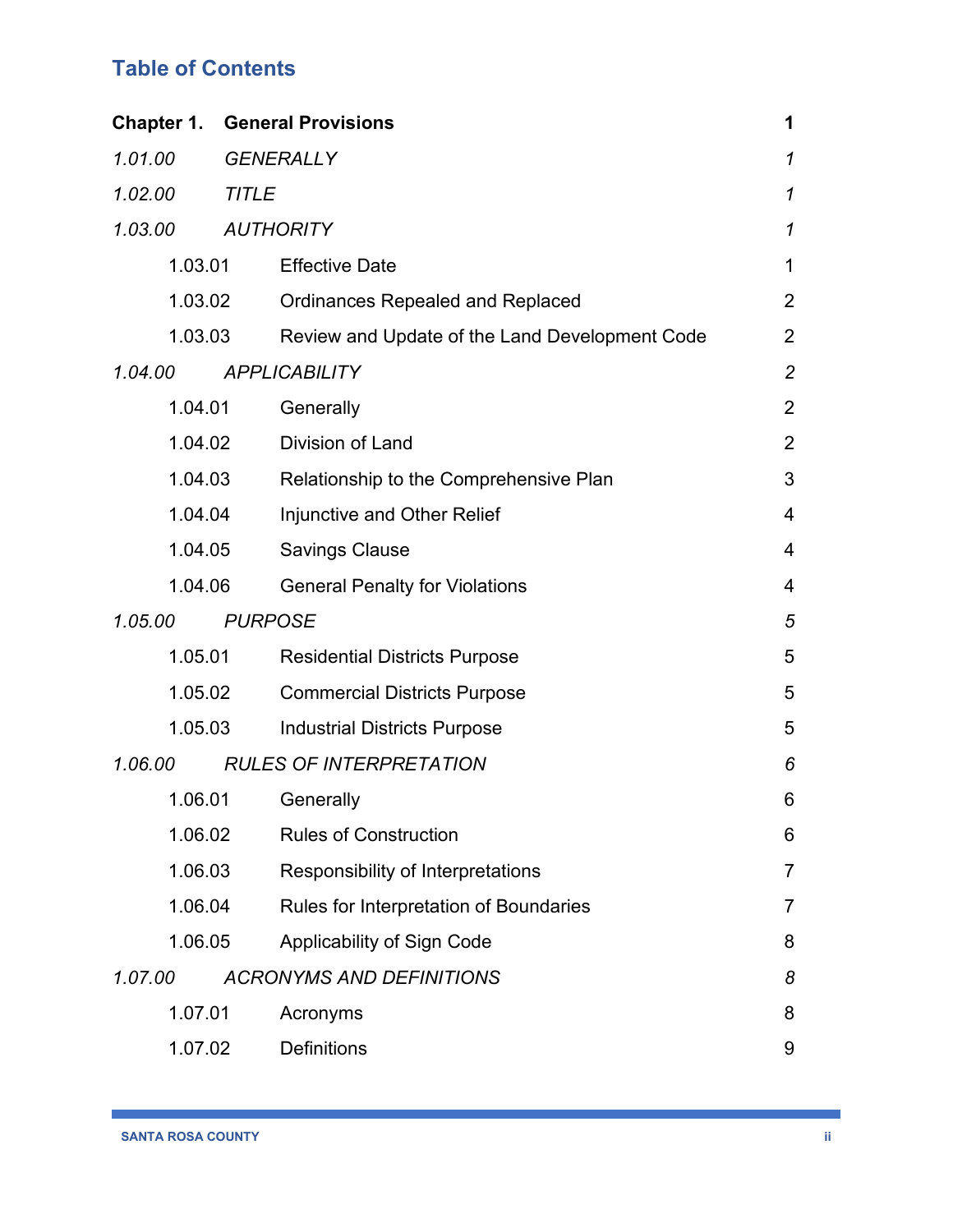|            | <b>Chapter 2. Zoning Districts and Uses</b>                                                                                             | 51 |
|------------|-----------------------------------------------------------------------------------------------------------------------------------------|----|
| 2.01.00    | <b>GENERALLY</b>                                                                                                                        | 51 |
| 2.02.00    | <b>ESTABLISHMENT OF ZONING DISTRICTS</b>                                                                                                | 51 |
| 2.02.01    | <b>Establishment of Zoning Districts</b>                                                                                                | 51 |
| 2.02.02    | <b>Establishment of Overlay Districts</b>                                                                                               | 52 |
| 2.02.03    | <b>Official Zoning Map</b>                                                                                                              | 53 |
| 2.02.04    | Purpose of Each Zoning District                                                                                                         | 53 |
| 2.03.00    | <b>LAND USES ALLOWED IN ZONING DISTRICTS</b>                                                                                            | 59 |
| 2.03.01    | Generally                                                                                                                               | 59 |
| 2.03.02    | <b>Land Uses</b>                                                                                                                        | 61 |
| 2.04.00    | <b>DENSITY AND INTENSITY STANDARDS</b>                                                                                                  | 74 |
| 2.04.01    | Table of Density and Intensity Standards                                                                                                | 74 |
| 2.05.00    | <b>SETBACK AND HEIGHT STANDARDS</b>                                                                                                     | 77 |
| 2.05.01    | Table of Setback and Height Standards                                                                                                   | 77 |
| 2.05.02    | <b>Front Yard Modifications</b>                                                                                                         | 82 |
| 2.05.03    | <b>Rear Yard Modifications</b>                                                                                                          | 82 |
| 2.05.04    | <b>Side Yard Modifications</b>                                                                                                          | 82 |
| 2.06.00    | <b>MINIMUM LOT SIZES AND WIDTHS</b>                                                                                                     | 83 |
| 2.06.01    | Table of Minimum Lot Sizes and Widths                                                                                                   | 83 |
| 2.06.02    | Dividing of Parcels without Road Frontage in Rural<br>Residential (AG-RR) and Estate Residential Agriculture<br>(AG-1) Zoning Districts | 84 |
| Chapter 3. | <b>Floodplain Management and Resource Protection</b>                                                                                    | 87 |
| 3.01.00    | <b>GENERALLY</b>                                                                                                                        | 87 |
| 3.01.01    | Purpose                                                                                                                                 | 87 |
| 3.01.02    | Applicability                                                                                                                           | 87 |
| 3.01.03    | <b>Definitions</b>                                                                                                                      | 87 |
| 3.01.04    | Terms Defined in the Florida Building Code                                                                                              | 87 |
| 3.01.05    | <b>Terms Not Defined</b>                                                                                                                | 87 |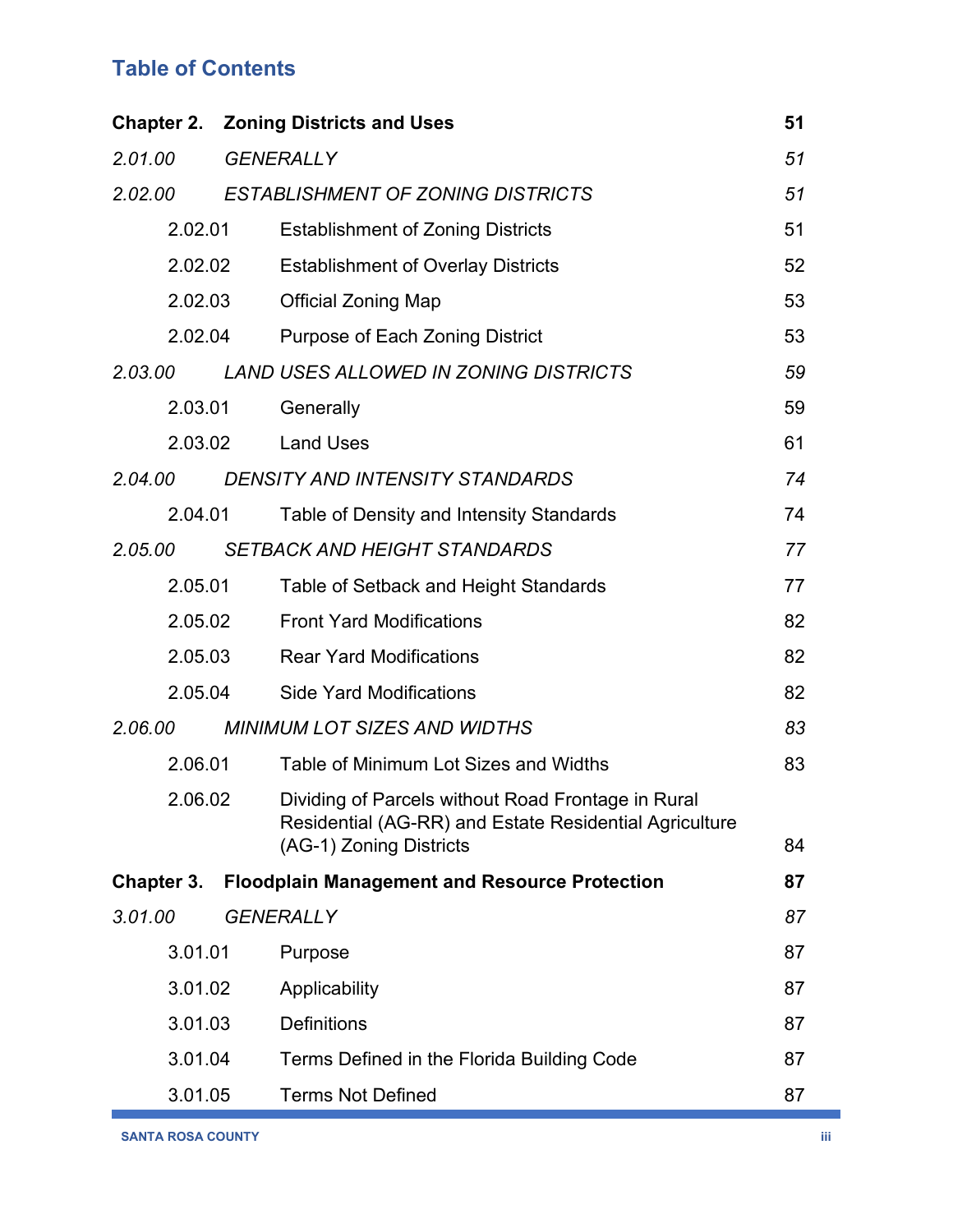| 3.02.00 |         | <b>FLOODPLAIN MANAGEMENT</b>                      | 88  |
|---------|---------|---------------------------------------------------|-----|
|         | 3.02.01 | <b>Title</b>                                      | 88  |
|         | 3.02.02 | Scope                                             | 88  |
|         | 3.02.03 | Intent                                            | 88  |
|         | 3.02.04 | Coordination with the Florida Building Code       | 89  |
|         | 3.02.05 | Warning                                           | 89  |
|         | 3.02.06 | <b>Disclaimer of Liability</b>                    | 89  |
|         | 3.02.07 | Applicability                                     | 89  |
|         | 3.02.08 | Duties and Powers of the Floodplain Administrator | 90  |
|         | 3.02.09 | <b>Permits</b>                                    | 94  |
|         | 3.02.10 | <b>Site Plans and Construction Documents</b>      | 96  |
|         | 3.02.11 | Inspections                                       | 99  |
|         | 3.02.12 | <b>Variances and Appeals</b>                      | 100 |
|         | 3.02.13 | Violations                                        | 103 |
|         | 3.02.14 | <b>Flood Resistant Development</b>                | 103 |
|         | 3.02.15 | <b>Manufactured Homes</b>                         | 106 |
|         | 3.02.16 | <b>Recreational Vehicles and Park Trailers</b>    | 107 |
|         | 3.02.17 | <b>Tanks</b>                                      | 108 |
|         | 3.02.18 | <b>Other Development</b>                          | 109 |
| 3.03.00 |         | <b>WETLANDS PROTECTION</b>                        | 112 |
|         | 3.03.01 | Applicability                                     | 112 |
|         | 3.03.02 | <b>Agency Permits Required</b>                    | 112 |
|         | 3.03.03 | Development Rights in Wetlands                    | 112 |
|         | 3.03.04 | Mitigation of Wetlands Impacts                    | 113 |
|         | 3.03.05 | <b>Limitations on Development</b>                 | 113 |
| 3.04.00 |         | STORMWATER MANAGEMENT                             | 114 |
|         | 3.04.01 | <b>Applicable State Requirements</b>              | 114 |
|         | 3.04.02 | <b>Applicable Federal Requirements</b>            | 114 |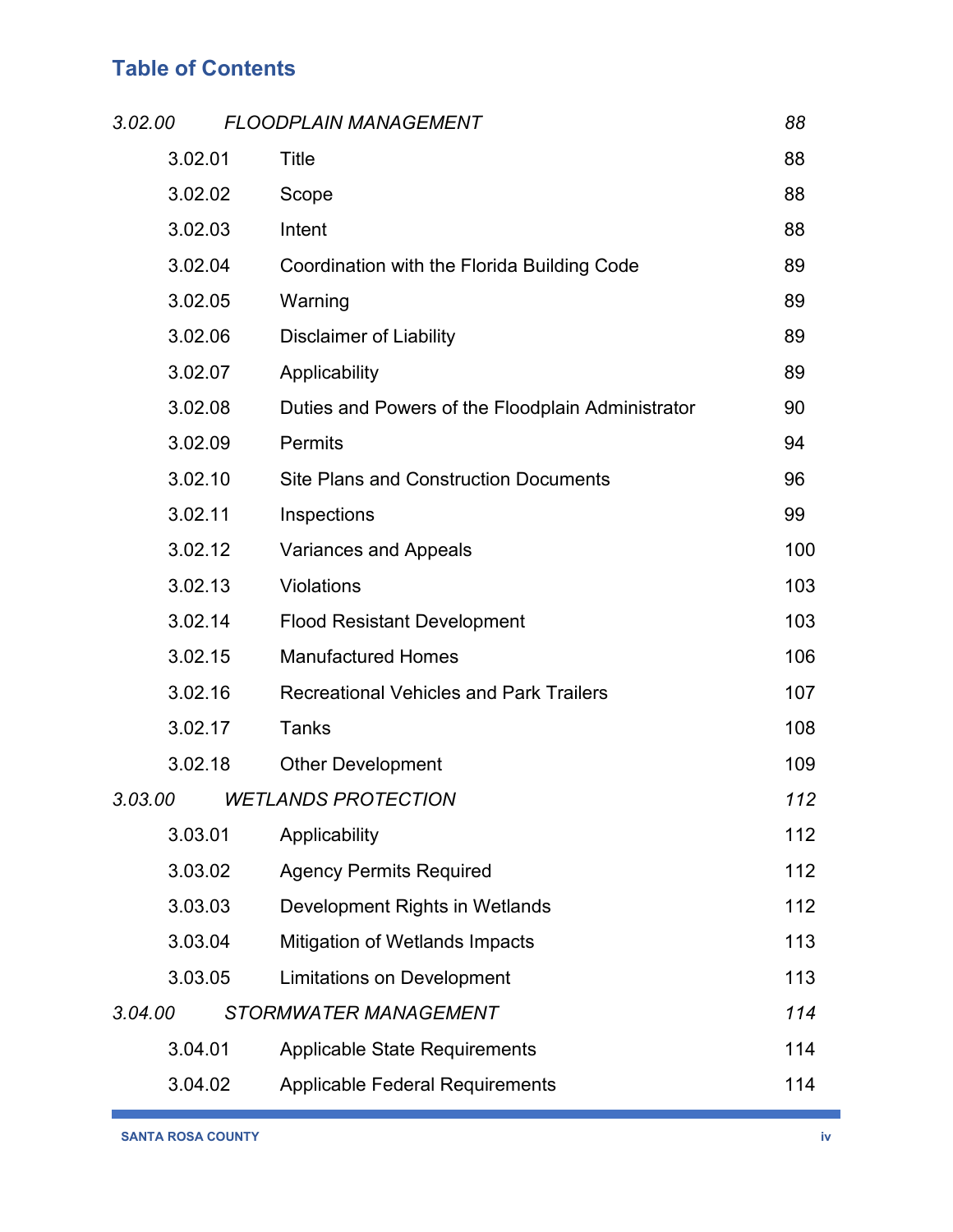| 3.04.03    | <b>Exemptions</b>                                                         | 114 |
|------------|---------------------------------------------------------------------------|-----|
| 3.04.04    | <b>Obstruction of Drainageways</b>                                        | 114 |
| 3.04.05    | <b>Erosion and Sedimentation Control</b>                                  | 115 |
| 3.05.00    | COASTAL MANAGEMENT/CONSERVATION                                           | 117 |
| 3.05.01    | Purpose                                                                   | 117 |
| 3.05.02    | <b>Coastal Development/Shoreline Protection</b>                           | 117 |
| 3.05.03    | Design Standards in Areas Adjacent to Shoreline<br><b>Protection Zone</b> | 118 |
| 3.05.04    | Scope                                                                     | 118 |
| 3.05.05    | <b>Public Access</b>                                                      | 120 |
| 3.05.06    | Sand and Water Protection                                                 | 120 |
| 3.05.07    | Marine Turtle Lighting Ordinance                                          | 121 |
| 3.06.00    | <b>RESOURCE PROTECTION</b>                                                | 124 |
| 3.06.01    | Generally                                                                 | 124 |
| 3.06.02    | <b>Conservation of Cultural/Historical Resources</b>                      | 124 |
| 3.06.03    | <b>Natural Resources Protection</b>                                       | 125 |
| 3.06.04    | Area of Water Resources Concern                                           | 126 |
| 3.06.05    | Mitigation                                                                | 126 |
| 3.06.06    | <b>Air Quality</b>                                                        | 126 |
| 3.06.07    | <b>Environmentally Sensitive Lands</b>                                    | 127 |
| 3.06.08    | <b>Standards Regulating Environmental Nuisances</b>                       | 128 |
| Chapter 4. | <b>Design and Development Standards</b>                                   | 131 |
| 4.01.00    | <b>GENERALLY</b>                                                          | 131 |
| 4.02.00    | <b>DESIGN STANDARDS</b>                                                   | 131 |
| 4.02.01    | Generally                                                                 | 131 |
| 4.02.02    | <b>Scenic Corridor Design Requirements</b>                                | 132 |
| 4.02.03    | Performance Standards for Zoning Districts                                | 134 |
| 4.02.04    | Planned Unit Development (PUD) District Standards                         | 139 |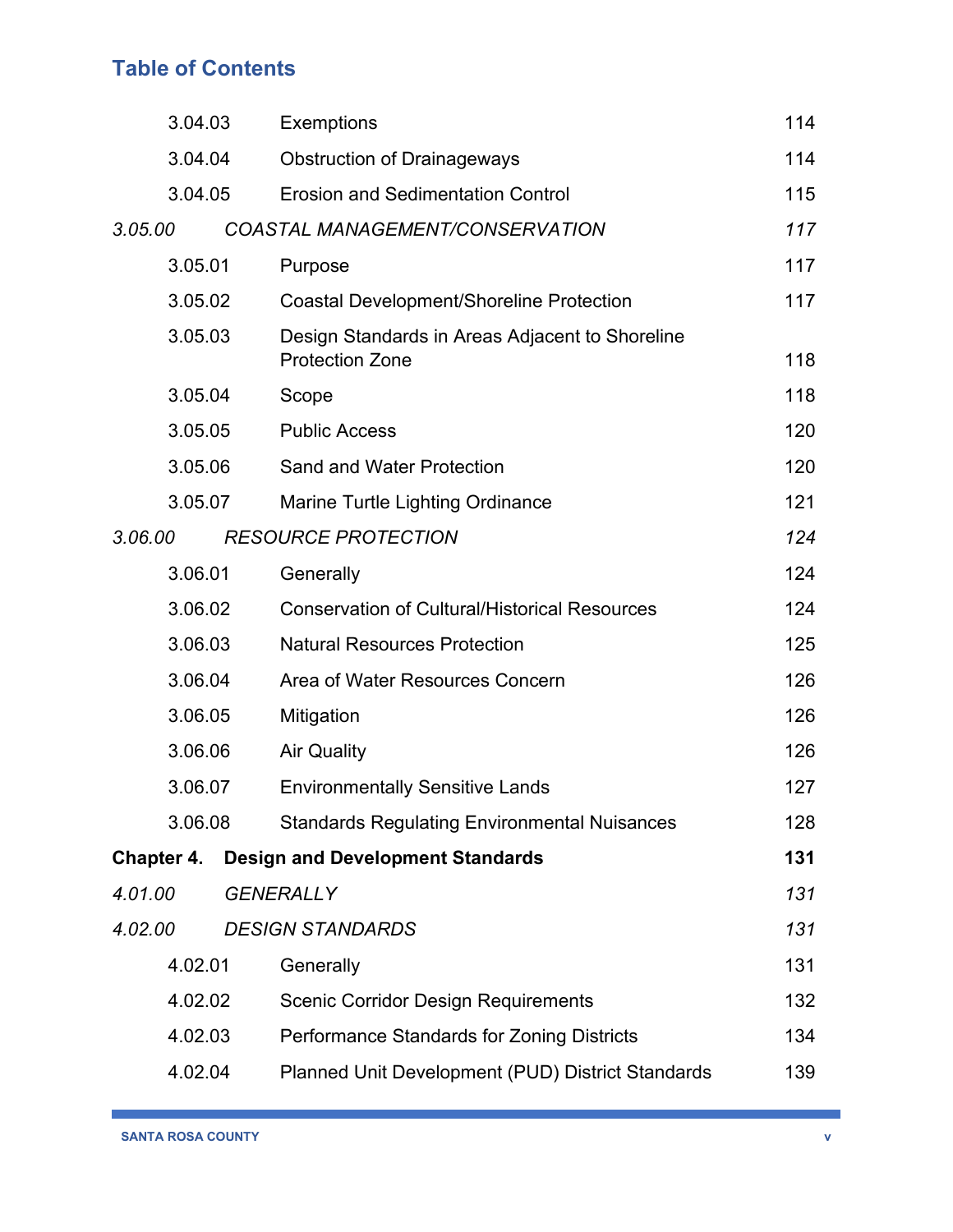|         | 4.02.05 | <b>Planned Business District (PBD) Standards</b>                                         | 144 |
|---------|---------|------------------------------------------------------------------------------------------|-----|
|         | 4.02.06 | Planned Industrial Development (PID) District Standards                                  | 148 |
|         | 4.02.07 | <b>Commercial Development Standards</b>                                                  | 152 |
|         | 4.02.08 | PIT 1 and PIT 2 Development Standards                                                    | 163 |
|         | 4.02.09 | Navarre Beach                                                                            | 166 |
|         | 4.02.10 | <b>Itinerant Vendors</b>                                                                 | 167 |
|         | 4.02.11 | Marina and Yacht Club Performance Standards                                              | 170 |
|         | 4.02.12 | Termination, Extension and Transferability                                               | 171 |
|         | 4.02.13 | Approval, Disapproval and Procedure                                                      | 172 |
|         | 4.02.14 | Continuing Obligations - Violations                                                      | 172 |
| 4.03.00 |         | <b>SUBDIVISION DESIGN AND LAYOUT</b>                                                     | 172 |
|         | 4.03.01 | Generally                                                                                | 172 |
|         | 4.03.02 | <b>Preliminary Plat Approval Process</b>                                                 | 174 |
|         | 4.03.03 | Minimum Requirements For the Layout of Subdivisions                                      | 175 |
|         | 4.03.04 | <b>Preliminary Plat Requirements</b>                                                     | 188 |
|         | 4.03.05 | <b>Subdivision Construction Plans Approval Process</b><br>191<br>(Required Improvements) |     |
|         | 4.03.06 | <b>Construction Plans - Minimum Requirements</b>                                         | 192 |
|         | 4.03.07 | <b>Minimum Design Requirements</b>                                                       | 196 |
|         | 4.03.08 | Acceptance and Maintenance of Infrastructure                                             | 209 |
|         | 4.03.09 | Final Plat - Approval Process                                                            | 210 |
|         | 4.03.10 | <b>Final Plat Requirements</b>                                                           | 211 |
|         | 4.03.11 | Final Plat - Filing Process                                                              | 215 |
|         | 4.03.12 | Fees                                                                                     | 215 |
|         | 4.03.13 | <b>Modifications and Exceptions</b>                                                      | 215 |
| 4.04.00 |         | <b>STORMWATER DESIGN REQUIREMENTS</b>                                                    | 220 |
|         | 4.04.01 | Drainage and Stormwater Management Plan                                                  | 220 |
| 4.05.00 |         | <b>ACCESS MANAGEMENT STANDARDS</b>                                                       | 225 |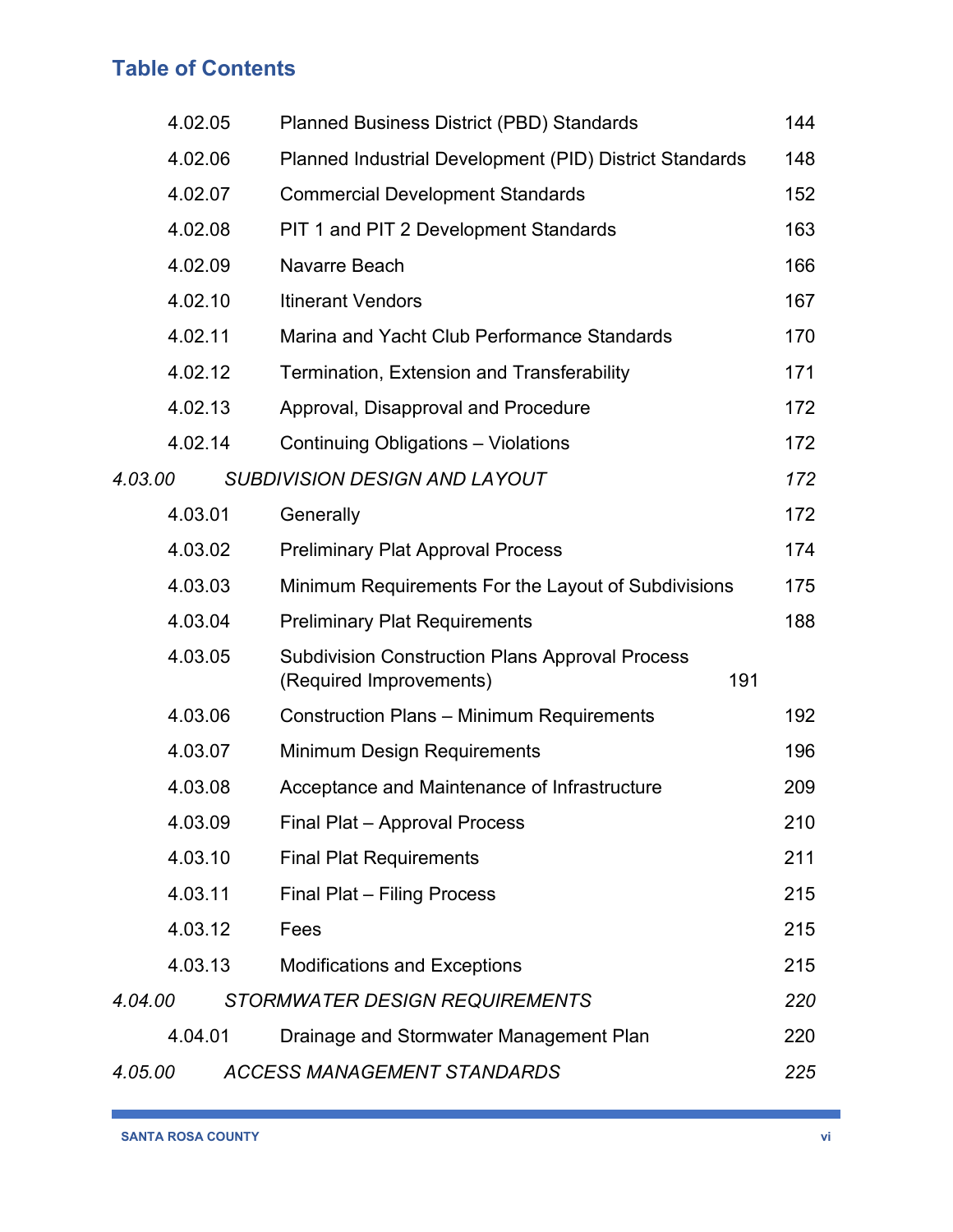|         | 4.05.01 | Generally                                                                                |     | 225 |
|---------|---------|------------------------------------------------------------------------------------------|-----|-----|
|         | 4.05.02 | <b>Access Management</b>                                                                 |     | 225 |
| 4.06.00 |         | OFF-STREET PARKING AND LOADING                                                           |     | 249 |
|         | 4.06.01 | Generally                                                                                |     | 249 |
|         | 4.06.02 | <b>Off-Street Parking and Loading Requirements</b>                                       |     | 249 |
|         | 4.06.03 | <b>Off-Street Parking on Navarre Beach</b>                                               |     | 255 |
| 4.07.00 |         | <b>LANDSCAPING AND BUFFERING REQUIREMENTS</b>                                            |     | 257 |
|         | 4.07.01 | Generally                                                                                |     | 257 |
|         | 4.07.02 | Required Perimeter Landscaping Adjacent to Public<br>Rights-of-Way                       |     | 262 |
|         | 4.07.03 | Required Parking Area Interior Landscaping                                               |     | 263 |
|         | 4.07.04 | <b>Landscape Buffers</b>                                                                 |     | 264 |
|         | 4.07.05 | <b>Tree Protection</b>                                                                   |     | 274 |
| 4.08.00 |         | <b>LAND CLEARING AND EXCEPTIONS</b>                                                      |     | 279 |
|         | 4.08.01 | Land Clearing of an Undeveloped Lot is Prohibited<br>Except                              |     | 279 |
| 4.09.00 |         | <b>ALCOHOL SALES REGULATIONS</b>                                                         |     | 282 |
|         | 4.09.01 | Standards Regulating Vendors Selling Liquor, Beer or<br>Wine for On-Premises Consumption |     | 282 |
| 4.10.00 |         | <b>SIGN REGULATIONS</b>                                                                  |     | 283 |
|         | 4.10.01 | Generally                                                                                |     | 283 |
|         | 4.10.02 | <b>Sign Area Calculations</b>                                                            | 289 |     |
|         | 4.10.03 | <b>Prohibited Signs</b>                                                                  | 289 |     |
|         | 4.10.04 | <b>Exempt Signs and Activities</b>                                                       | 290 |     |
|         | 4.10.05 | <b>Temporary Signs by Permit</b>                                                         | 293 |     |
|         | 4.10.06 | Permanent On Premise Signs                                                               | 295 |     |
|         | 4.10.07 | <b>Permanent Off Premise Signs</b>                                                       | 298 |     |
|         | 4.10.08 | Special Zoning and Overlay District Sign Regulations                                     |     | 301 |
|         | 4.10.09 | Substitution of Non-Commercial Speech for Commercial                                     |     |     |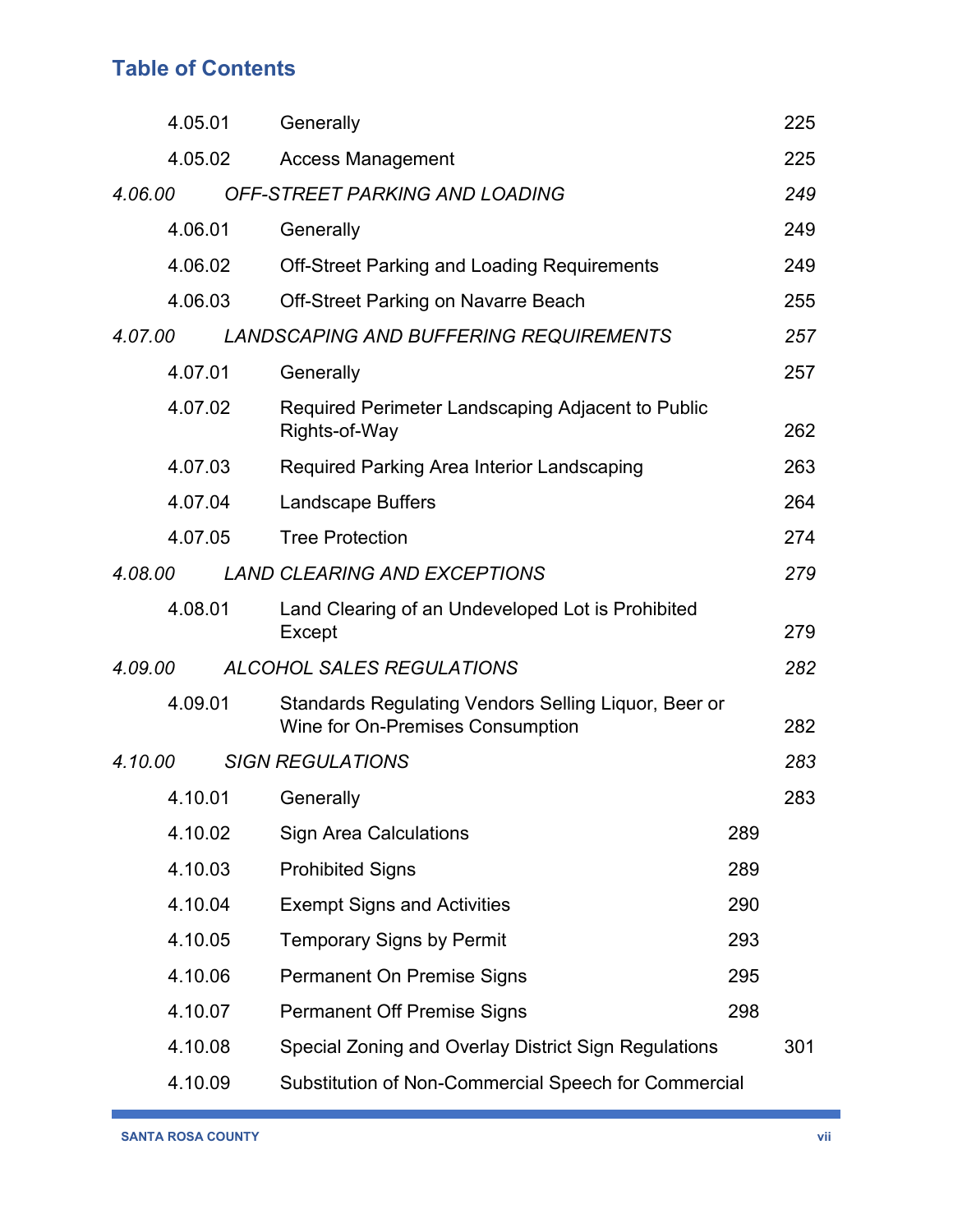|                  | Speech                                                                     | 301 |
|------------------|----------------------------------------------------------------------------|-----|
| 4.10.10          | Content Neutrality as to Sign Message (Viewpoint)                          | 302 |
| 4.10.11          | Severability                                                               | 302 |
| <b>Chapter 5</b> | <b>Standards for Special Situations</b>                                    | 303 |
| 5.01.00          | <b>GENERALLY</b>                                                           | 303 |
| 5.02.00          | <b>ACCESSORY USES AND STRUCTURES</b>                                       | 303 |
| 5.02.01          | Generally                                                                  | 303 |
| 5.02.02          | <b>Fences and Walls</b>                                                    | 306 |
| 5.02.03          | <b>Dumpster/Solid Waste Containers</b>                                     | 308 |
| 5.02.04          | Docks, Piers and Mooring Devices                                           | 309 |
| 5.02.05          | <b>Swimming Pools</b>                                                      | 311 |
| 5.02.06          | <b>Guest Cottages</b>                                                      | 313 |
| 5.02.07          | <b>Home Occupations</b>                                                    | 313 |
| 5.02.08          | Living Quarters in Barns in AG-RR, AG-1 and AG-2                           | 314 |
| 5.03.00          | TEMPORARY USES AND STRUCTURES                                              | 314 |
| 5.03.01          | Generally                                                                  | 314 |
| 5.04.00          | TELECOMMUNICATONS TOWERS AND ANTENNAS                                      | 315 |
| 5.04.01          | Generally                                                                  | 315 |
| 5.04.02          |                                                                            |     |
|                  | Findings                                                                   | 316 |
| 5.04.03          | <b>Definitions</b>                                                         | 316 |
| 5.04.04          | Applicability                                                              | 316 |
| 5.04.05          | <b>Standards</b>                                                           | 316 |
| 5.04.06          | <b>Deviation from Standards</b>                                            | 319 |
| 5.04.07          | <b>Communication Antennas Not Located on</b><br><b>Communication Tower</b> | 319 |
| 5.04.08          | Maintenance                                                                | 320 |
| 5.04.09          | Abandonment                                                                | 320 |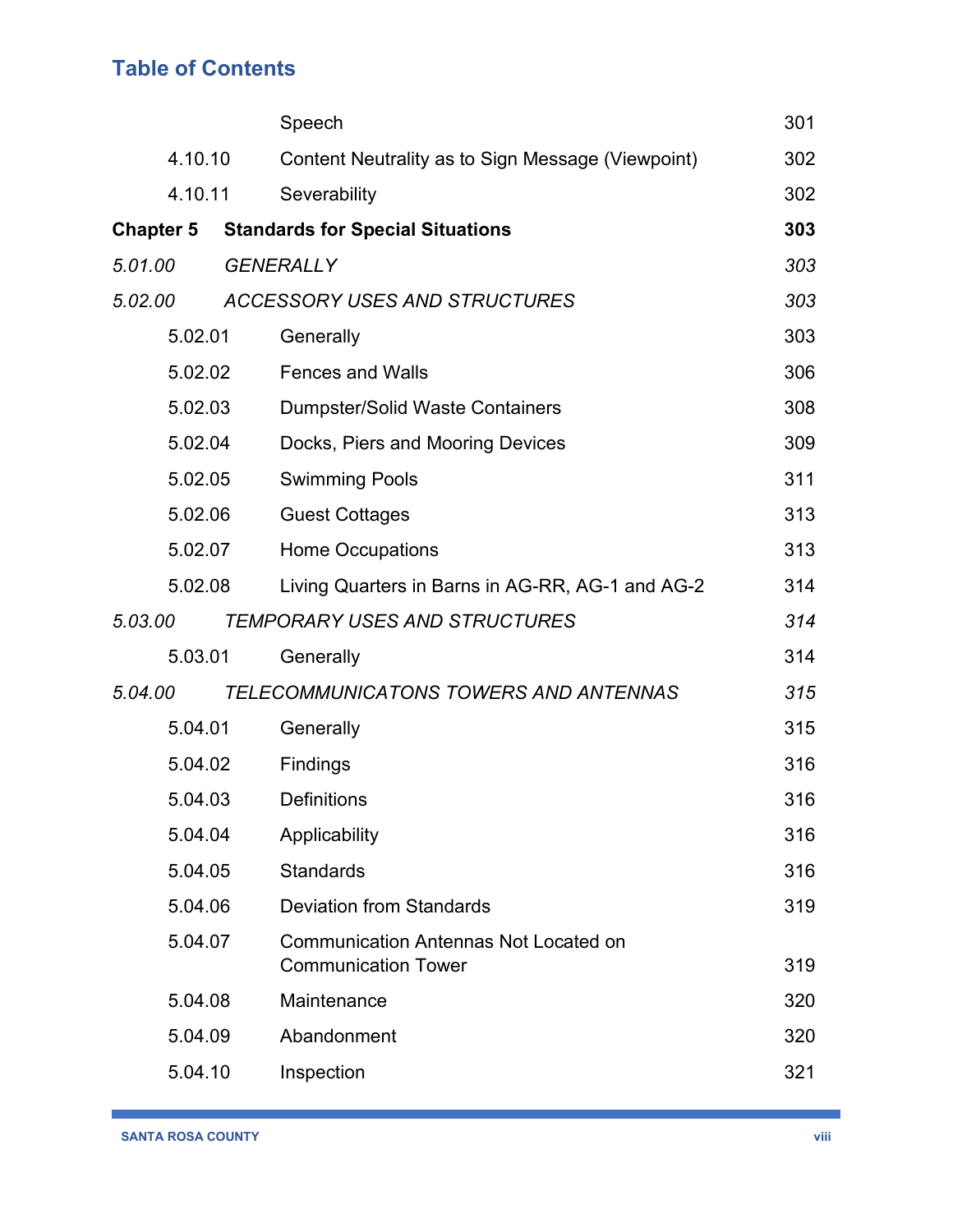| 5.05.00          | <b>SMALL WIND ENERGY SYSTEMS</b>                                                                                            | 321 |
|------------------|-----------------------------------------------------------------------------------------------------------------------------|-----|
| 5.05.01          | Generally                                                                                                                   | 321 |
| 5.05.02          | Findings                                                                                                                    | 321 |
| 5.05.03          | <b>Definitions</b>                                                                                                          | 322 |
| 5.05.04          | Applicability                                                                                                               | 322 |
| 5.05.05          | <b>Standards</b>                                                                                                            | 322 |
| 5.05.06          | Maintenance                                                                                                                 | 323 |
| 5.05.07          | Abandonment                                                                                                                 | 323 |
| 5.06.00          | <b>SPECIAL EXCEPTIONS</b>                                                                                                   | 323 |
| 5.06.01          | Generally                                                                                                                   | 323 |
| 5.06.02          | <b>Special Exceptions</b>                                                                                                   | 323 |
| 5.07.00          | <b>CONDITIONAL USES</b>                                                                                                     | 329 |
| 5.07.01          | Generally                                                                                                                   | 329 |
| 5.07.02          | <b>General Provisions Regulating Conditional Uses</b>                                                                       | 329 |
| 5.07.03          | <b>Criteria Regulating Conditional Uses</b>                                                                                 | 330 |
| <b>Chapter 6</b> | <b>Concurrency Management and Infrastructure Improvements</b><br><b>Requirements</b>                                        | 351 |
| 6.01.00          | <b>GENERALLY</b>                                                                                                            | 351 |
| 6.01.01          | Purpose and Intent                                                                                                          | 351 |
| 6.02.00          | CONCURRENCY MANAGEMENT SYSTEM                                                                                               | 351 |
| 6.02.01          | <b>General Requirements</b>                                                                                                 | 351 |
| 6.02.02          | <b>Maintaining Levels of Service</b>                                                                                        | 353 |
| 6.02.03          | <b>Minimum Requirements</b>                                                                                                 | 353 |
| 6.03.00          | <b>QUANTITATIVE METHODS FOR SANITARY SEWER</b><br>SOLID WASTE, DRAINAGE, POTABLE WATER,<br><b>RECREATION AND OPEN SPACE</b> | 354 |
| 6.03.01          | Generally                                                                                                                   | 354 |
| 6.03.02          | <b>Adding Capacity</b>                                                                                                      | 354 |
| 6.03.03          | <b>Subtracting Capacity</b>                                                                                                 | 354 |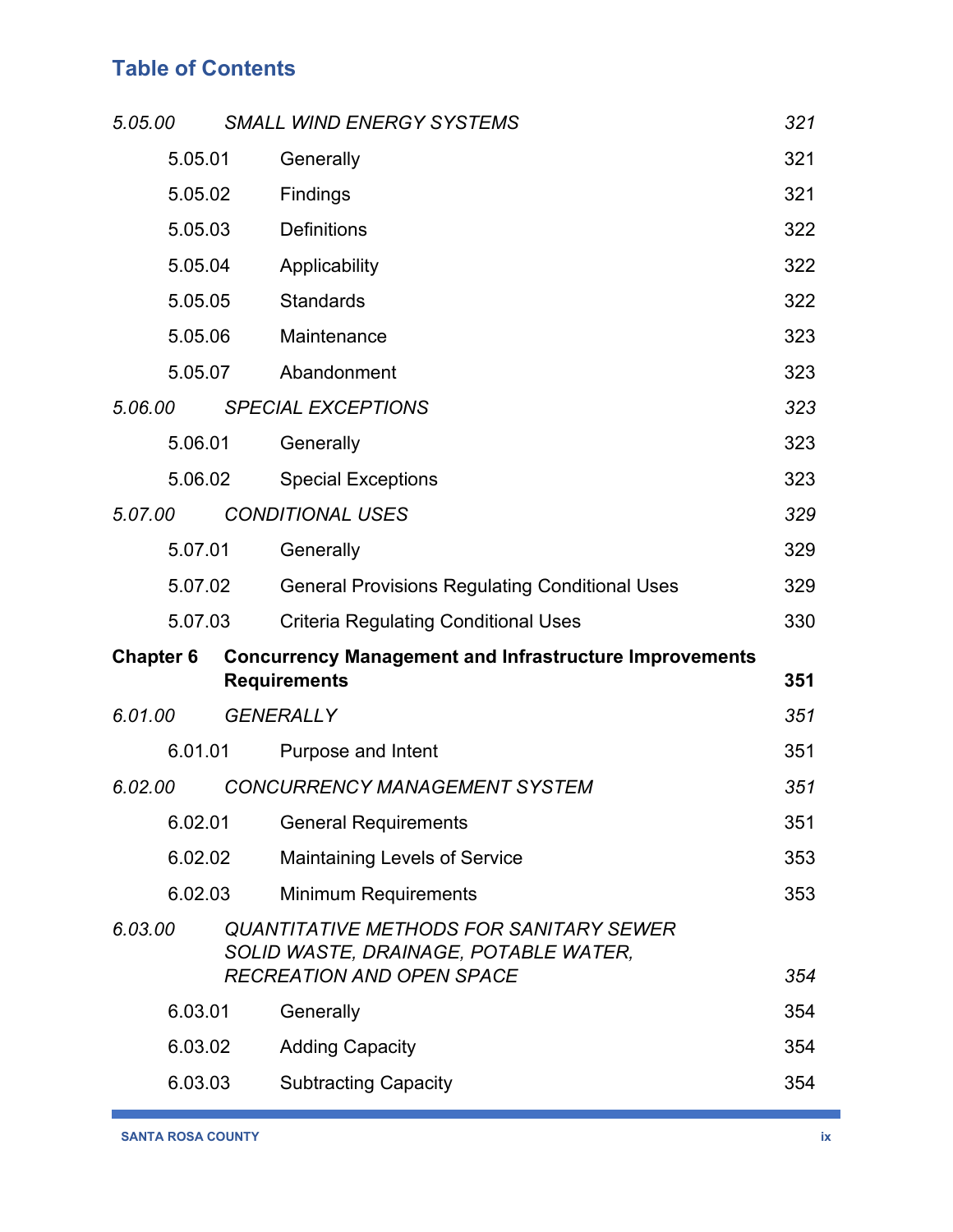| 6.03.04          | <b>Deficient Capacity</b>                                        | 355 |
|------------------|------------------------------------------------------------------|-----|
| 6.03.05          | <b>Determination of Concurrency</b>                              | 355 |
| 6.04.00          | <b>STORMWATER MANAGEMENT</b>                                     | 356 |
| <b>Chapter 7</b> | <b>Special Overlay Districts</b>                                 | 357 |
| 7.01.00          | <b>GENERALLY</b>                                                 | 357 |
| 7.02.00          | ESTABLISHMENT OF SPECIAL OVERLAY DISTRICTS                       | 357 |
| 7.02.01          | <b>Special Overlay Districts</b>                                 | 357 |
| 7.03.00          | <b>BAGDAD HISTORIC OVERLAY DISTRICT</b>                          | 358 |
| 7.03.01          | Generally                                                        | 358 |
| 7.03.02          | <b>Bagdad Historic Overlay District</b>                          | 358 |
| 7.03.03          | <b>Bagdad Conservation Overlay District</b>                      | 358 |
| 7.03.04          | Bagdad Architectural Advisory Board Review Required              | 359 |
| 7.03.05          | Design Standards                                                 | 359 |
| 7.04.00          | EAST MILTON AREA WELLFIELD PROTECTION OVERLAY<br><b>DISTRICT</b> | 360 |
| 7.04.01          | Generally                                                        | 360 |
| 7.04.02          | <b>Wellfield Protection Overlay District Boundaries</b>          | 360 |
| 7.04.03          | <b>Definitions</b>                                               | 360 |
| 7.04.04          | Applicability                                                    | 360 |
| 7.04.05          | <b>Permitted Uses</b>                                            | 361 |
| 7.04.06          | <b>Prohibited Uses</b>                                           | 361 |
| 7.04.07          | <b>Permitting Requirements</b>                                   | 361 |
| 7.04.08          | <b>Development Standards</b>                                     | 361 |
| 7.04.09          | <b>General Exceptions</b>                                        | 364 |
| 7.04.10          | <b>Special Exceptions</b>                                        | 363 |
| 7.04.11          | Non-Conforming Uses, Sites or Facilities                         | 364 |
| 7.04.12          | Variances                                                        | 364 |
| 7.04.13          | <b>Trade Secrets</b>                                             | 364 |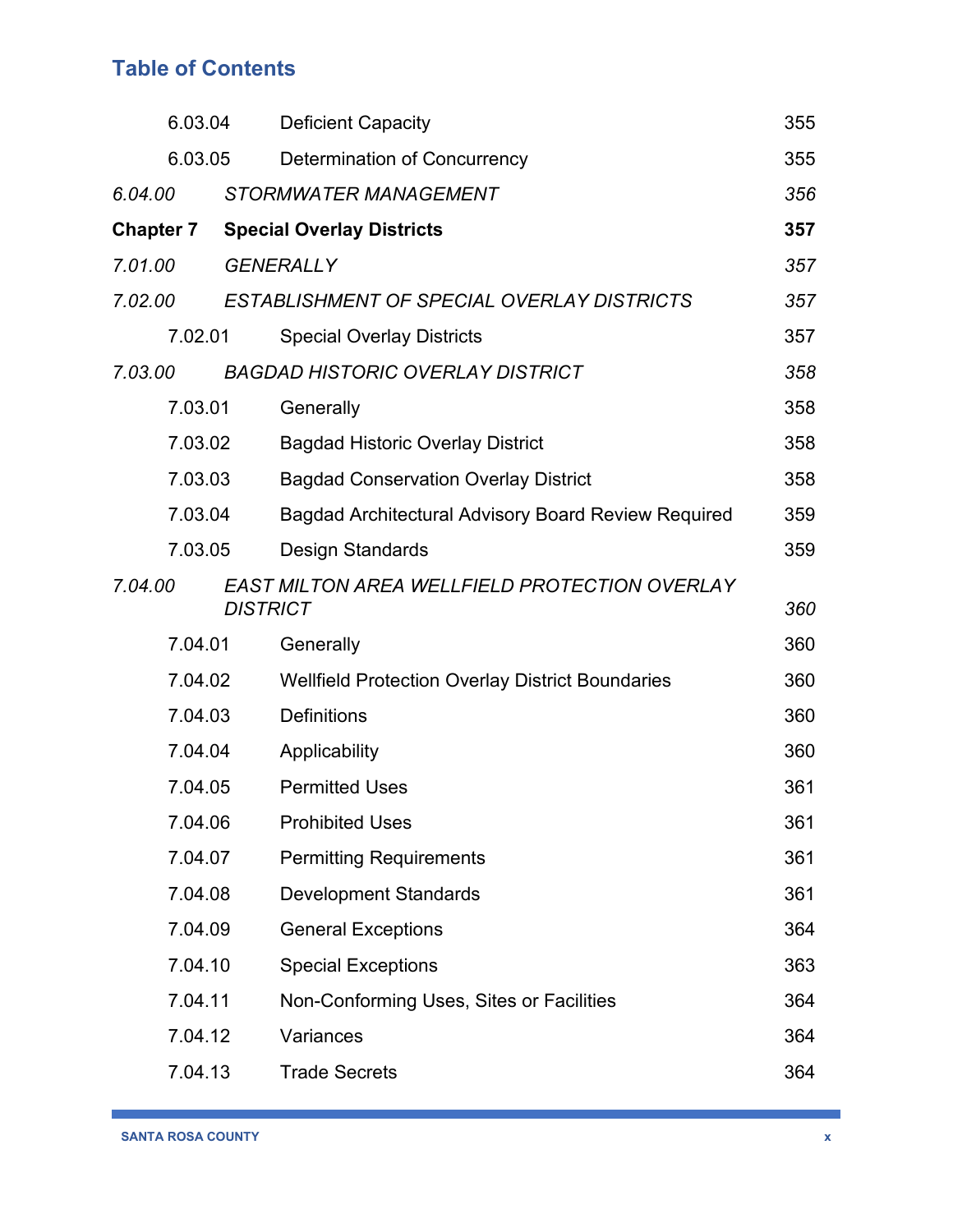| 7.05.00          | <b>RURAL PROTECTION ZONE</b>                               | 365 |
|------------------|------------------------------------------------------------|-----|
| 7.05.01          | Generally                                                  | 365 |
| 7.05.02          | Definitions see section 1.07.02<br>365                     |     |
| 7.05.03          | <b>Development Standards</b>                               | 365 |
| 7.05.04          | Benefits and Limitations of Zoning<br>366                  |     |
| 7.06.00          | <b>GARCON POINT PROTECTION AREA</b>                        | 367 |
| 7.06.01          | Generally                                                  | 367 |
| 7.06.02          | <b>Garcon Point Protection Area</b>                        | 367 |
| 7.07.00          | NAVARRE BEACH COMMERCIAL CORE AREA                         | 369 |
| 7.07.01          | Generally                                                  | 369 |
| 7.07.02          | <b>Commercial Core Area</b>                                | 369 |
| 7.08.00          | <b>ROSEMARY SOUND OVERLAY</b>                              | 370 |
| 7.08.01          | Generally                                                  | 370 |
| 7.08.02          | <b>Rosemary Sound Overlay</b>                              | 370 |
| <b>Chapter 8</b> | <b>Airport Environs</b>                                    | 373 |
| 8.01.00          | <b>GENERALLY</b>                                           | 373 |
| 8.01.01          | Applicability                                              | 374 |
| 8.01.02          | <b>Conflicting Regulations</b>                             | 374 |
|                  | 8.02.00 PUBLIC AIRPORT ZONES AND SURFACES                  | 374 |
| 8.02.01          | <b>Airport Zones and Surfaces</b>                          | 374 |
| 8.02.02          | <b>Height Limitations within Public Airport Environs</b>   | 376 |
| 8.02.03          | New Public or Private Airports                             | 377 |
| 8.02.04          | <b>Use Restrictions</b>                                    | 378 |
| 8.02.05          | <b>Conditional Use Criteria</b>                            | 382 |
| 8.03.00          | <b>MILITARY AIRPORT ZONES AND SURFACES</b>                 | 382 |
| 8.03.01          | <b>Airport Zones and Surfaces</b>                          | 382 |
| 8.03.02          | <b>Height Limitations within Military Airport Environs</b> | 385 |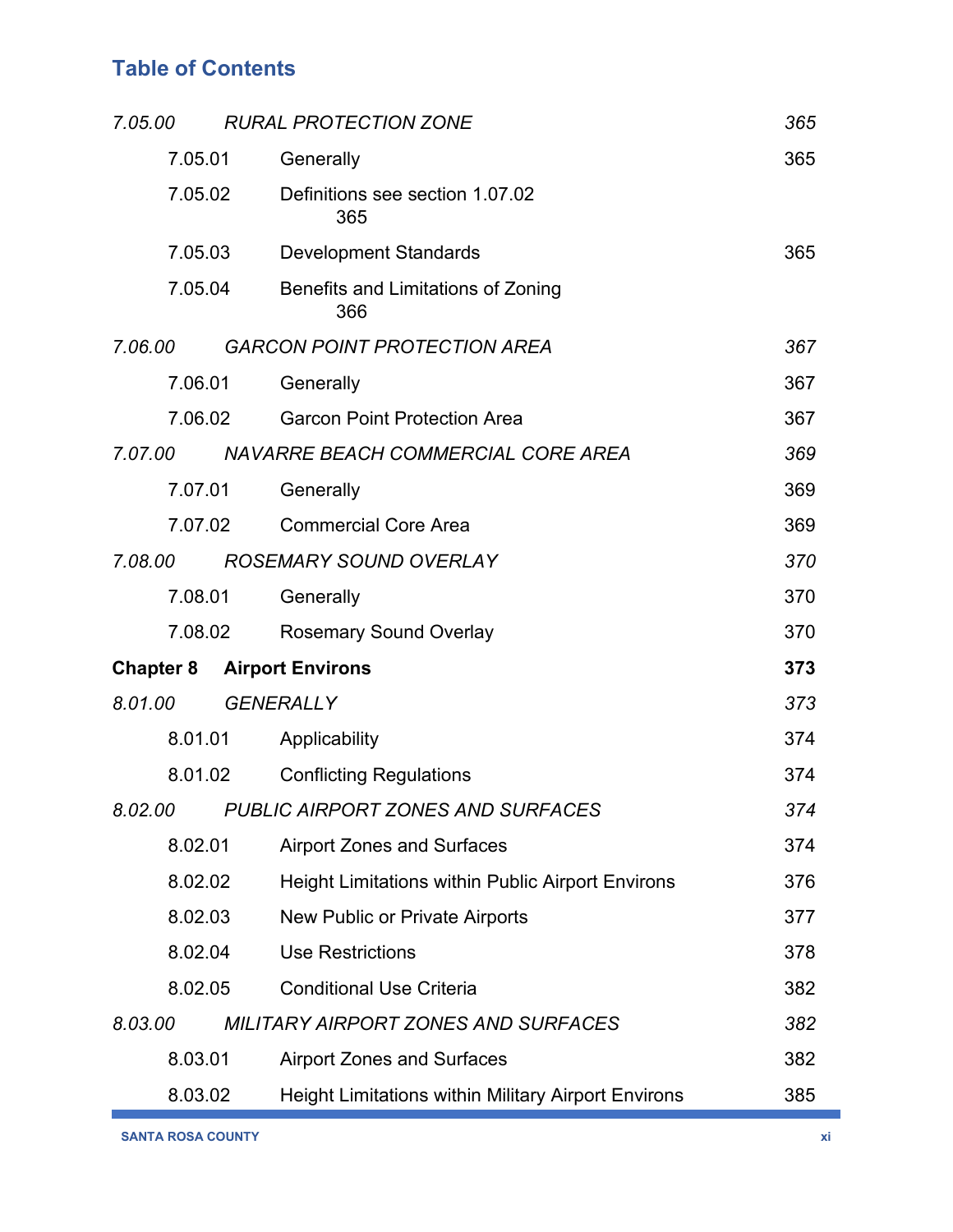| 8.03.03          |                | <b>Use Restrictions</b>                                                              | 386 |     |
|------------------|----------------|--------------------------------------------------------------------------------------|-----|-----|
| 8.03.04          |                | <b>Conditional Use Criteria</b>                                                      | 391 |     |
| 8.03.05          |                | Navy Outlying Field Spencer                                                          | 391 |     |
| 8.03.06          |                | <b>Non-Conforming Uses</b>                                                           | 391 |     |
| 8.03.07          |                | <b>Permits</b>                                                                       |     | 392 |
| 8.04.00          |                | <b>DISCLOSURE</b>                                                                    |     | 392 |
| 8.04.01          |                | <b>Disclosure</b>                                                                    |     | 392 |
| 8.05.00          |                | OUTDOOR LIGHTING STANDARDS AND GLARE CONTROL TO<br>PROMOTE FLIGHT SAFETY             | 394 |     |
| 8.05.01          |                | Purpose and Intent                                                                   | 394 |     |
| 8.05.02          |                | <b>Definitions</b>                                                                   |     | 394 |
| 8.05.03          |                | Prohibited Lights or Sources of Glare                                                |     | 394 |
| 8.05.04          |                | Lighting Standards Within Military Airport or Public Airport<br>Zones                | 395 |     |
| 8.05.05          |                | <b>Advertising Signs</b>                                                             | 396 |     |
| 8.05.06          |                | <b>Outdoor Lighting Plan</b>                                                         | 396 |     |
| 8.05.07          |                | <b>Exemptions</b>                                                                    |     | 396 |
| 8.05.08          |                | <b>Non-Conforming Uses</b>                                                           |     | 397 |
| 8.05.09          |                | <b>Temporary Lighting Permits</b>                                                    | 397 |     |
| 8.06.00          | <b>APPEALS</b> |                                                                                      |     | 398 |
|                  |                | 8.06.01 Appeals                                                                      |     | 398 |
| <b>Chapter 9</b> |                | <b>Variation from Code Requirements</b>                                              |     | 399 |
| 9.01.00          |                | <b>GENERALLY</b>                                                                     |     | 399 |
| 9.02.00          |                | <b>EXISTING NON-CONFORMING DEVELOPMENT</b>                                           |     | 399 |
| 9.02.01          |                | Non-Conforming Uses and Non-Complying Structures                                     |     | 399 |
| 9.02.02          |                | Continuance of a Non-Conforming Use or Non-Complying<br><b>Building or Structure</b> |     | 400 |
| 9.02.03          |                | Increase of Non-Conforming Use Prohibited                                            |     | 400 |
| 9.02.04          |                | Change of Non-Conforming Use                                                         |     | 401 |
|                  |                |                                                                                      |     |     |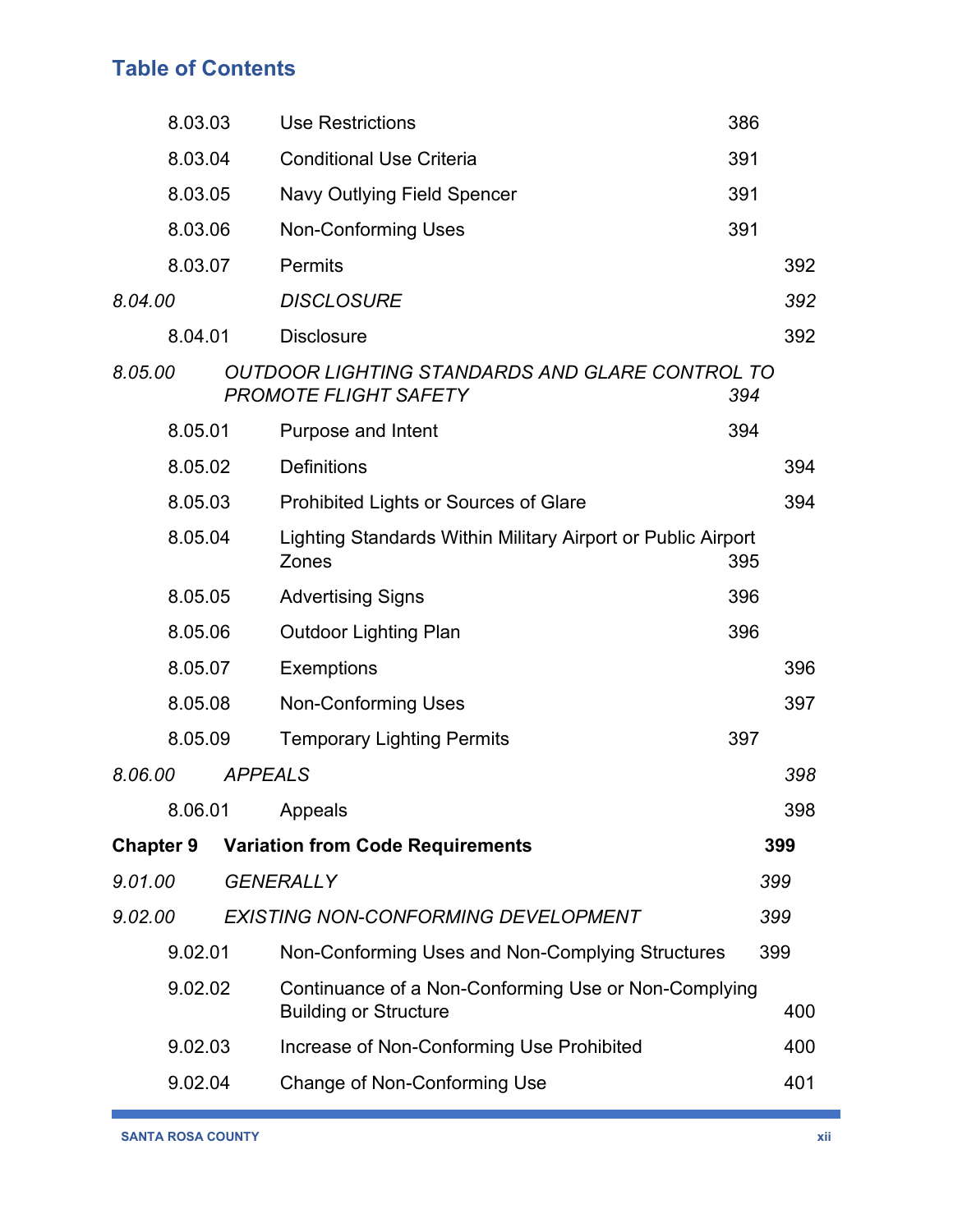|          | 9.02.05<br>9.02.06<br>9.02.07 |  | Alterations to Non-Conforming Uses or Non-Complying<br><b>Buildings or Structures</b>    |     |
|----------|-------------------------------|--|------------------------------------------------------------------------------------------|-----|
|          |                               |  | Abandonment or Discontinuance of a Non-Conforming<br>Use                                 | 406 |
|          |                               |  | Destruction of Non-Conforming Uses and Non-<br><b>Complying Buildings and Structures</b> | 407 |
|          | 9.02.08                       |  | Non-Conforming Gravel, Dirt or Earth Material<br><b>Excavation Operations</b>            | 407 |
|          | 9.02.09                       |  | Non-Conforming Uses on Navarre Beach                                                     | 408 |
| 9.03.00  |                               |  | MODIFICATIONS AND ADJUSTMENTS OF DISTRICT<br><b>REGULATIONS</b>                          | 409 |
|          | 9.03.01                       |  | <b>General Modifications</b>                                                             | 409 |
| 9.04.00  |                               |  | <b>VARIANCES</b>                                                                         | 411 |
|          | 9.04.01                       |  | Generally                                                                                | 411 |
|          | 9.04.02                       |  | Procedure                                                                                | 411 |
|          | 9.04.03                       |  | <b>Required Findings</b>                                                                 | 412 |
|          | 9.04.04                       |  | Limitation on Time of Use Variance                                                       | 413 |
|          | Chapter 10                    |  | <b>Decision Making and Administrative Bodies</b>                                         | 415 |
| 10.01.00 |                               |  | <b>GENERALLY</b>                                                                         | 415 |
| 10.02.00 |                               |  | <b>ALL BOARDS</b>                                                                        | 415 |
|          |                               |  | 10.02.01 Attendance                                                                      | 415 |
|          | 10.02.02                      |  | By-Laws                                                                                  | 415 |
|          | 10.02.03                      |  | Quorum                                                                                   | 416 |
| 10.03.00 |                               |  | <b>ZONING BOARD</b>                                                                      | 416 |
|          | 10.03.01                      |  | <b>Membership and Terms</b>                                                              | 416 |
|          | 10.03.02                      |  | <b>Roles and Responsibilities</b>                                                        | 416 |
|          | 10.03.03                      |  | Appealing Decision of the Zoning Board                                                   | 418 |
| 10.04.00 |                               |  | <b>BAGDAD ARCHITECTURAL ADVISORY BOARD</b>                                               | 418 |
|          | 10.04.01                      |  | <b>Membership and Terms</b>                                                              | 418 |

ı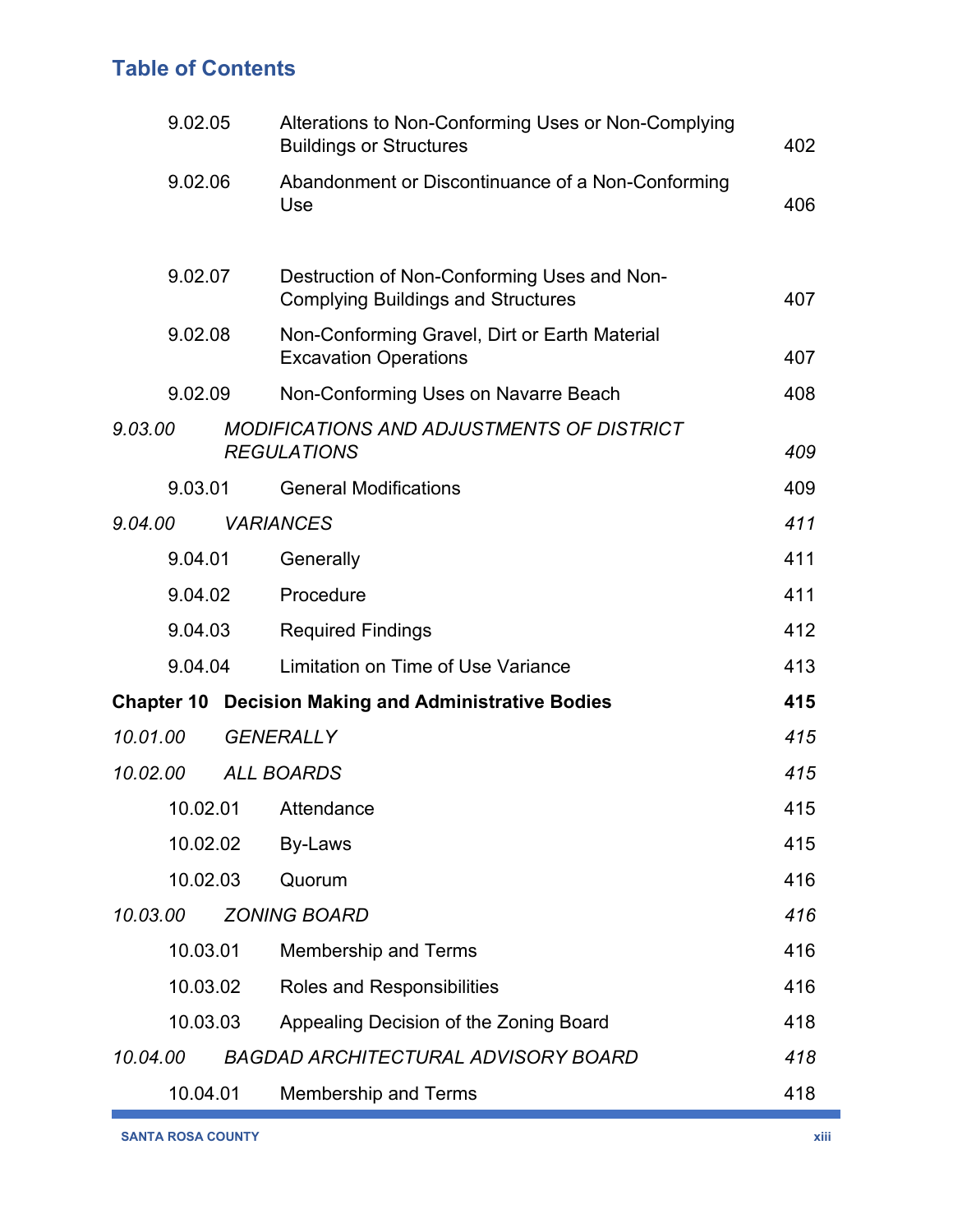| 10.04.02 | Roles and Responsibilities                                                                                                                                                                                                                                                                     | 419                                                                                                                                                                                                                                                   |
|----------|------------------------------------------------------------------------------------------------------------------------------------------------------------------------------------------------------------------------------------------------------------------------------------------------|-------------------------------------------------------------------------------------------------------------------------------------------------------------------------------------------------------------------------------------------------------|
| 10.04.03 | Bagdad Architectural Advisory Board (BAAB) Design<br><b>Review and Approval Process</b>                                                                                                                                                                                                        | 421                                                                                                                                                                                                                                                   |
|          |                                                                                                                                                                                                                                                                                                | 427                                                                                                                                                                                                                                                   |
|          |                                                                                                                                                                                                                                                                                                | 427                                                                                                                                                                                                                                                   |
| 11.01.01 | Purpose and Intent                                                                                                                                                                                                                                                                             | 427                                                                                                                                                                                                                                                   |
| 11.01.02 | Applicability to Development and Exceptions                                                                                                                                                                                                                                                    | 428                                                                                                                                                                                                                                                   |
| 11.01.03 |                                                                                                                                                                                                                                                                                                | 428                                                                                                                                                                                                                                                   |
| 11.01.04 | <b>Fees Required</b>                                                                                                                                                                                                                                                                           | 429                                                                                                                                                                                                                                                   |
| 11.01.05 | Certificate of Occupancy                                                                                                                                                                                                                                                                       | 429                                                                                                                                                                                                                                                   |
| 11.01.06 | <b>Computation of Time</b>                                                                                                                                                                                                                                                                     | 429                                                                                                                                                                                                                                                   |
|          |                                                                                                                                                                                                                                                                                                | 429                                                                                                                                                                                                                                                   |
| 11.02.01 | <b>Submittal Requirements for All Applications</b>                                                                                                                                                                                                                                             | 429                                                                                                                                                                                                                                                   |
| 11.02.02 | Basic Submittal Requirements for Access Management,<br>Coastal Construction, Family Homestead and/or Parent                                                                                                                                                                                    |                                                                                                                                                                                                                                                       |
|          | Minor Subdivision, Off Premise Sign, PUD Master<br>Plans, PBD Master Plans, PID Master Plans, Site Plan<br>Applications, Tree Removal, Conditional Uses, Rezonings,<br>Small Scale Future Land Use Amendments, Large Scale<br>Future Land Use Amendments, Special Exceptions, and<br>Variances | 430                                                                                                                                                                                                                                                   |
| 11.02.03 |                                                                                                                                                                                                                                                                                                |                                                                                                                                                                                                                                                       |
| 11.02.04 | Additional Submittal Requirements for Access Management 430                                                                                                                                                                                                                                    |                                                                                                                                                                                                                                                       |
| 11.02.05 | Additional Submittal Requirements for Coastal Construction 431                                                                                                                                                                                                                                 | 431                                                                                                                                                                                                                                                   |
| 11.02.06 | Additional Submittal Requirements for and Parent Parcel<br>Additional Submittal Requirements for Itinerant Vendors                                                                                                                                                                             | 431                                                                                                                                                                                                                                                   |
| 11.02.07 | Additional Submittal Requirements for Major Land Clearing                                                                                                                                                                                                                                      | 432                                                                                                                                                                                                                                                   |
| 11.02.08 | Additional Submittal Requirements for Minor Land Clearing                                                                                                                                                                                                                                      | 432                                                                                                                                                                                                                                                   |
| 11.02.09 | <b>Additional Submittal Requirements for Minor Subdivision</b>                                                                                                                                                                                                                                 | 433                                                                                                                                                                                                                                                   |
| 11.02.10 | Additional Submittal Requirements for Off Premise Signs                                                                                                                                                                                                                                        | 433                                                                                                                                                                                                                                                   |
|          |                                                                                                                                                                                                                                                                                                | <b>Chapter 11 Application, Review and Decision-Making Procedures</b><br><b>GENERALLY</b><br>Applicability to a Change of Use and Exceptions<br><b>APPLICATION REQUIREMENTS</b><br>Parcel, Itinerant Vendor, Major Land Clearing, Minor Land Clearing, |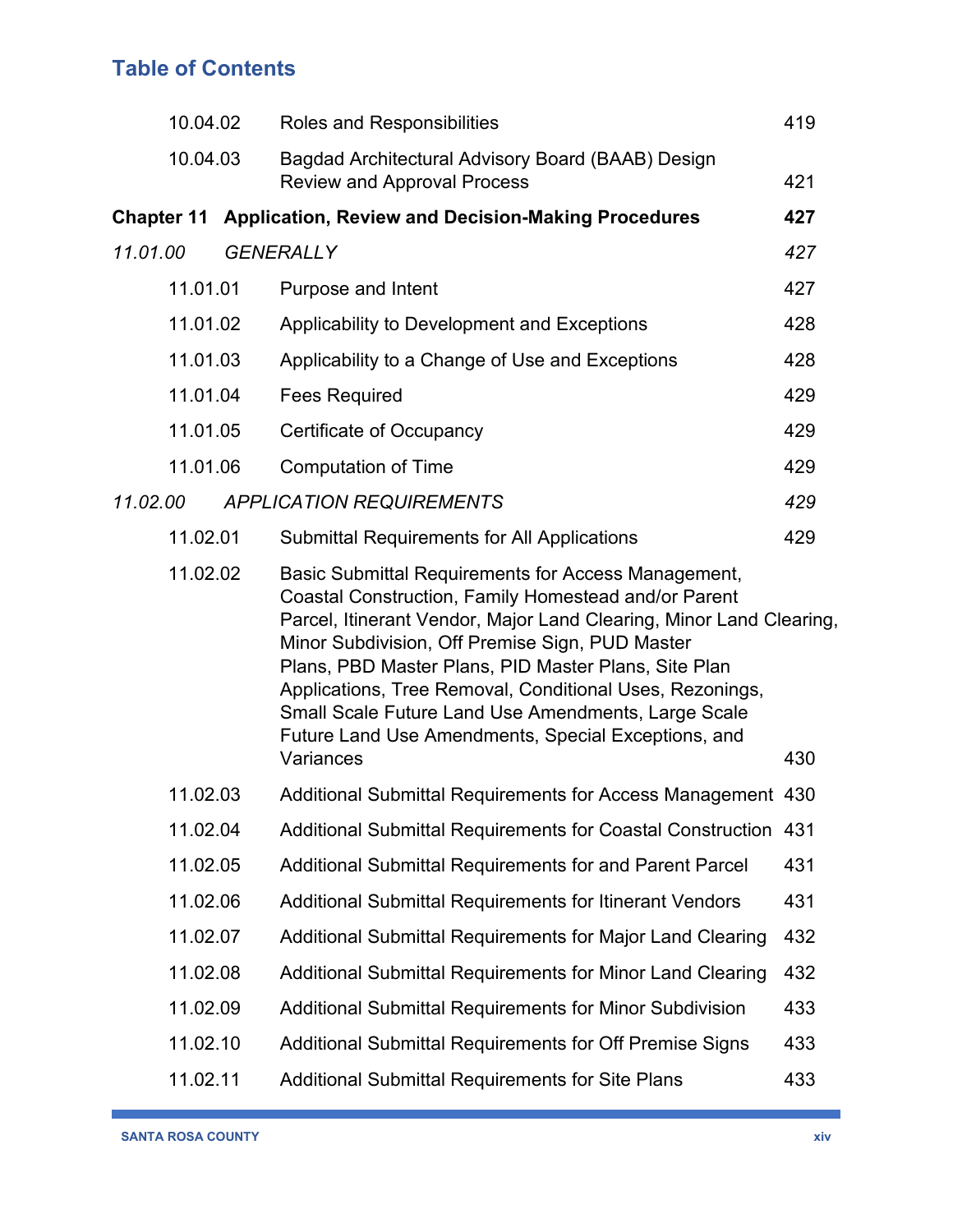|          | 11.02.12 | <b>Additional Submittal Requirements for Tree Removal</b>                                           | 437 |
|----------|----------|-----------------------------------------------------------------------------------------------------|-----|
|          | 11.02.13 | Additional Submittal Requirements for Conditional Uses                                              | 437 |
|          | 11.02.14 | Additional Submittal Requirements for Rezonings                                                     | 437 |
|          |          |                                                                                                     |     |
|          | 11.02.15 | Additional Submittal Requirements for Rezoning with Small<br><b>Scale Future Land Use Amendment</b> | 438 |
|          | 11.02.16 | Additional Submittal Requirements for Rezoning with Large<br><b>Scale Future Land Use Amendment</b> | 439 |
|          | 11.02.17 | <b>Additional Submittal Requirements for Special Exceptions</b>                                     | 443 |
|          | 11.02.18 | <b>Additional Submittal Requirements for Variances</b>                                              | 443 |
|          | 11.02.19 | Additional Submittal Requirements for Bagdad Certificate of<br>Appropriateness                      | 444 |
| 11.03.00 |          | <b>NOTICE REQUIREMENTS</b>                                                                          | 444 |
|          | 11.03.01 | Generally                                                                                           | 444 |
|          | 11.03.02 | <b>Neighborhood Notice</b>                                                                          | 445 |
|          | 11.03.03 | <b>Posted Notice</b>                                                                                | 445 |
|          | 11.03.04 | <b>Published Notice</b>                                                                             | 446 |
| 11.04.00 |          | <b>GENERAL PROCEDURES</b>                                                                           | 446 |
|          | 11.04.01 | Determination of Completeness and Consistence with<br>Regulations                                   | 446 |
|          | 11.04.02 | <b>Application Reviews</b>                                                                          | 446 |
|          | 11.04.03 | <b>Enforcement, Violations and Penalties</b>                                                        | 449 |
|          | 11.04.04 | Interpretation, Purpose and Conflict                                                                | 449 |
| 11.05.00 |          | <b>ZONING BOARD PROCEDURES</b>                                                                      | 449 |
|          | 11.05.01 | Generally                                                                                           | 449 |
|          | 11.05.02 | <b>Procedure for Filing Applications</b>                                                            | 449 |
|          | 11.05.03 | Consideration by the Zoning Board                                                                   | 450 |
|          | 11.05.04 | Consideration by the Board of County Commissioners                                                  | 453 |
|          | 11.05.05 | Time for Reapplying after Denial                                                                    | 453 |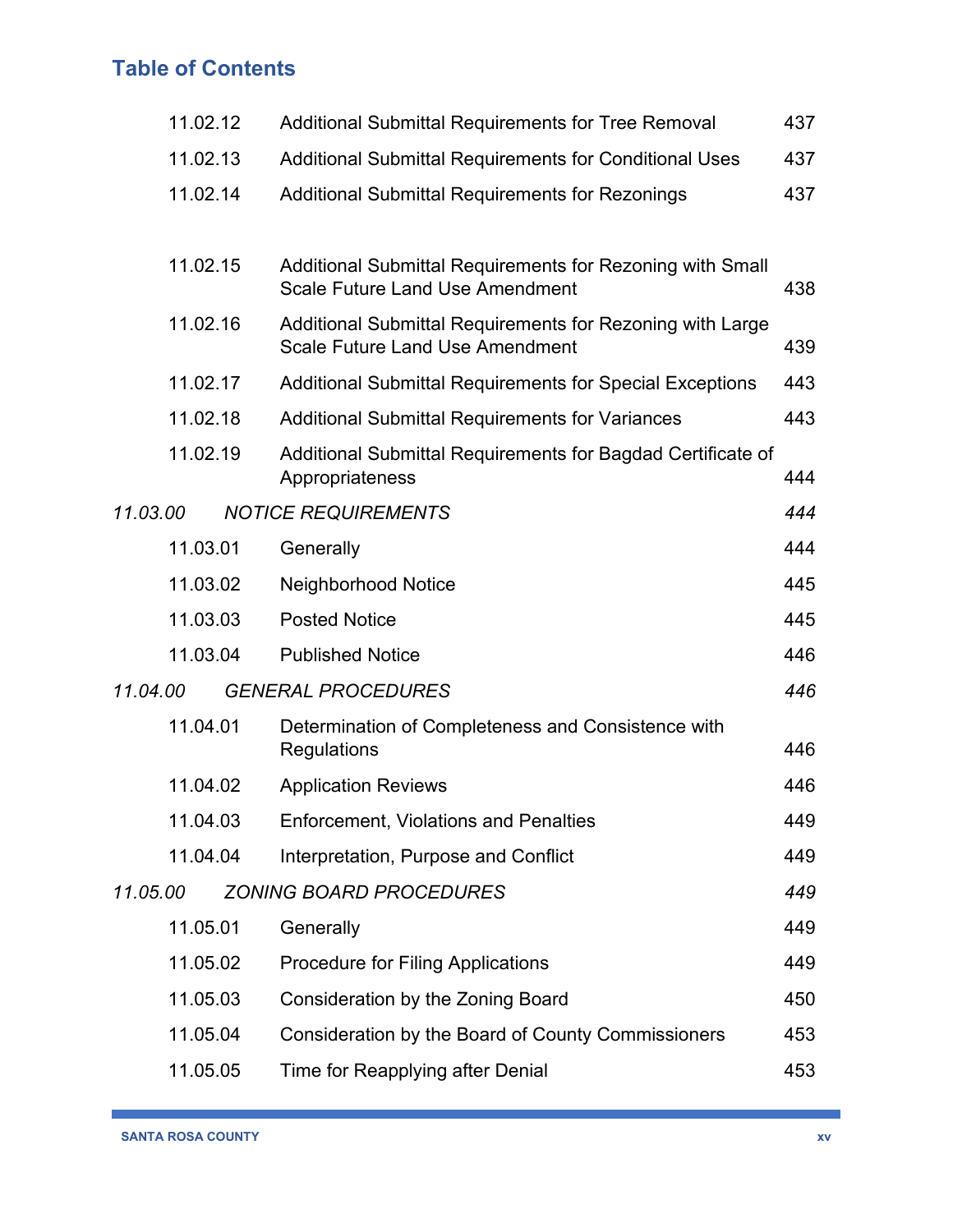|          | 11.05.06<br>11.05.07<br>11.05.08<br>11.05.08 |  | Approvals for Conditional Uses, Special Exceptions                           |     |
|----------|----------------------------------------------|--|------------------------------------------------------------------------------|-----|
|          |                                              |  | and Variances                                                                | 454 |
|          |                                              |  | <b>Comprehensive Plan Amendments</b>                                         | 454 |
|          |                                              |  | <b>Land Development Code Amendments</b>                                      | 454 |
|          |                                              |  | <b>Land Development Code Amendments</b>                                      |     |
|          | 11.05.099                                    |  | <b>Public Participation</b>                                                  | 455 |
| 11.06.00 |                                              |  | <b>BAGDAD ARCHITECTURAL ADVISORY BOARD</b><br><b>PROCEDURES</b>              | 455 |
|          | 11.06.01                                     |  | Generally                                                                    | 455 |
|          | 11.06.02                                     |  | Procedures for Filing an Application                                         | 455 |
|          | 11.06.03                                     |  | Considerations by the Bagdad Architectural Advisory Board 455                |     |
| 11.07.00 |                                              |  | MODIFICATIONS, CONTINUANCES AND WITHDRAWAL OF<br><b>PENDING APPLICATIONS</b> | 456 |
|          | 11.07.01                                     |  | <b>Modification to Pending Applications</b>                                  | 456 |
|          | 11.07.02                                     |  | <b>Request for Continuance of Public Hearing</b>                             | 456 |
|          | 11.07.03                                     |  | <b>Withdrawal of Pending Applications</b>                                    | 456 |
| 11.08.00 |                                              |  | PROCEDURES TO AMEND DEVELOPMENT ORDERS                                       | 457 |
|          | 11.08.01                                     |  | Generally                                                                    | 457 |
|          | 11.08.02<br>11.08.03                         |  | <b>Non-Substantial Deviations</b>                                            | 457 |
|          |                                              |  | <b>Substantial Deviations</b>                                                | 457 |